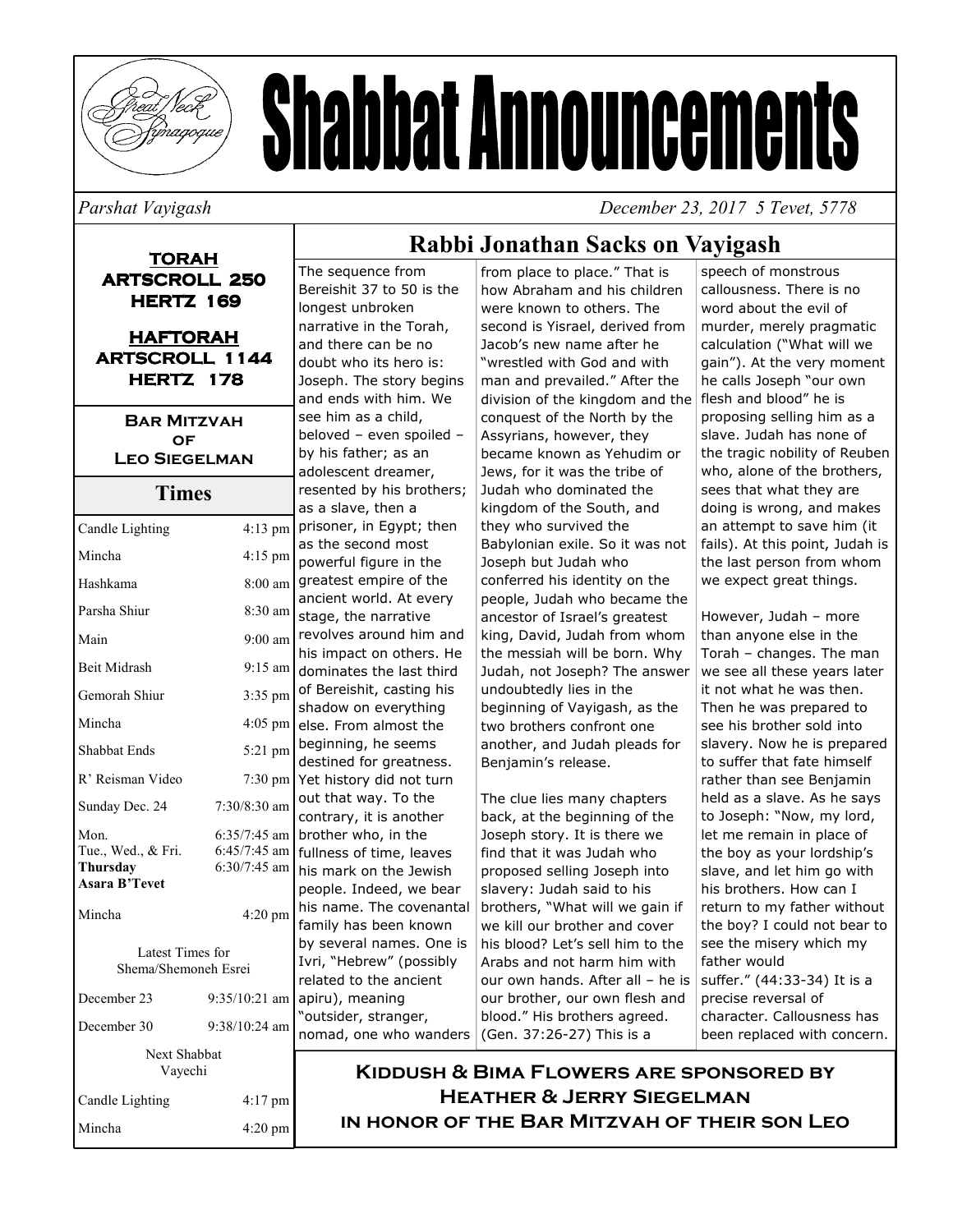| 26 Old Mill Road, Great Neck, NY 11023 (516) 487-6100                                                                                                                                                                                                                                                                                                                                                                                                                                                                                                                                                                                                                                                                                                                                                                                                                                                                                                                                                                                                                                                                                                                                                         | <b>Shabbat Announcements Vayigash 5778</b>                                                                                                                                                                                                                                                                                                                                                                                                                                                                                                                                                                                                                                                                                                                                                                                                                                                                                                                                                                                                                                                                                                                                                                                                                                                                                                      |  |  |
|---------------------------------------------------------------------------------------------------------------------------------------------------------------------------------------------------------------------------------------------------------------------------------------------------------------------------------------------------------------------------------------------------------------------------------------------------------------------------------------------------------------------------------------------------------------------------------------------------------------------------------------------------------------------------------------------------------------------------------------------------------------------------------------------------------------------------------------------------------------------------------------------------------------------------------------------------------------------------------------------------------------------------------------------------------------------------------------------------------------------------------------------------------------------------------------------------------------|-------------------------------------------------------------------------------------------------------------------------------------------------------------------------------------------------------------------------------------------------------------------------------------------------------------------------------------------------------------------------------------------------------------------------------------------------------------------------------------------------------------------------------------------------------------------------------------------------------------------------------------------------------------------------------------------------------------------------------------------------------------------------------------------------------------------------------------------------------------------------------------------------------------------------------------------------------------------------------------------------------------------------------------------------------------------------------------------------------------------------------------------------------------------------------------------------------------------------------------------------------------------------------------------------------------------------------------------------|--|--|
| brother's fate has been transformed into courage on his<br>behalf. He is willing to suffer what he once inflicted on<br>Joseph so that the same fate should not befall Benjamin. At<br>this point Joseph reveals his identity. We know why. Judah<br>has passed the test that Joseph has carefully constructed<br>for him. Joseph wants to know if Judah has changed. He<br>has. This is a highly significant moment in the history of the<br>human spirit. Judah is the first penitent - the first baal<br>teshuvah - in the Torah. Where did it come from, this<br>change in his character? For that, we have to backtrack to<br>chapter 38 - the story of Tamar.                                                                                                                                                                                                                                                                                                                                                                                                                                                                                                                                           | Tamar is the heroine of the story, but it has one significant<br>consequence. Judah admits he was wrong. "She was more<br>righteous than I," he says. This is the first time in the<br>Torah someone acknowledges their own guilt. It is also the<br>turning point in Judah's life. Here is born that ability to<br>recognize one's own wrongdoing, to feel remorse, and to<br>change - the complex phenomenon known as teshuvah -<br>that later leads to the great scene in Vayigash, where<br>Judah is capable of turning his earlier behavior on its head<br>and doing the opposite of what he had once done before.<br>Judah is ish teshuvah, penitential man.                                                                                                                                                                                                                                                                                                                                                                                                                                                                                                                                                                                                                                                                              |  |  |
| Tamar, we recall, had married Judah's two elder sons, both<br>of whom had died, leaving her a childless widow. Judah,<br>fearing that his third son would share their fate, withheld<br>him from her - thus leaving her unable to remarry and<br>have children. Once she understands her situation, Tamar<br>disguises herself as a prostitute. Judah sleeps with her. She<br>becomes pregnant. Judah, unaware of the disguise,<br>concludes that she must have had a forbidden relationship<br>and orders her to be put to death. At this point, Tamar -<br>who, while disguised, had taken Judah's seal, cord and staff<br>as a pledge - send them to Judah with a message: "The<br>father of my child is the man to whom these belong."<br>Judah now understands the whole story. Not only has he<br>placed Tamar in an impossible situation of living<br>widowhood, and not only is he the father of her child, but<br>he also realizes that she has behaved with extraordinary<br>discretion in revealing the truth without shaming him (it is<br>from this act of Tamar's that we derive the rule that "one<br>should rather throw oneself into a fiery furnace than shame<br>someone else in public"). | We now understand the significance of his name. The verb<br>lehodot means two things. It means "to thank," which is<br>what Leah has in mind when she gives Judah, her fourth<br>son, his name: "this time I will thank the Lord." However,<br>it also means, "to admit, acknowledge." The biblical term<br>vidui, "confession," - then and now part of the process of<br>teshuvah, and according to Maimonides its key element -<br>comes from the same root. Judah means "he who<br>acknowledged his sin." We now also understand one of the<br>fundamental axioms of teshuvah: "Rabbi Abbahu said: In<br>the place where penitents stand, even the perfectly<br>righteous cannot stand" (Berachot 34b). His prooftext is<br>the verse from Isaiah (57:19), "Peace, peace to him that<br>was far and to him that is near." The verse puts one who<br>"was far" ahead of one who "is near." As the Talmud<br>makes clear, however, Rabbi Abbahu's reading is by no<br>means uncontroversial. Rabbi Jochanan interprets "far" as<br>"far from sin" rather than "far from God." The real proof is<br>Judah. Judah is a penitent, the first in the Torah. Joseph is<br>consistently known to tradition as ha-tzaddik, "the<br>righteous." Joseph became mishneh le-melekh, "second to<br>the king." Judah, however, became the father of Israel's |  |  |
| <b>Great Neck Yoetzet Halacha Lisa Septimus</b><br>Welcomes your questions about mikvah,<br>observance of taharat mishpacha (halacha relating<br>to married life) and women's health, as it connects<br>to Jewish law. Reach out to her at:<br>Phone: 516.415.1111<br>Email: greatneckyoetzet@gmail.com.<br>All conversations and emails are kept confidential.                                                                                                                                                                                                                                                                                                                                                                                                                                                                                                                                                                                                                                                                                                                                                                                                                                               | kings. Where the penitent Judah stands, even the perfectly<br>righteous Joseph cannot stand. However great an<br>individual may be in virtue of his or her natural character,<br>greater still is one who is capable of growth and change.<br>That is the power of penitence, and it began with Judah.                                                                                                                                                                                                                                                                                                                                                                                                                                                                                                                                                                                                                                                                                                                                                                                                                                                                                                                                                                                                                                          |  |  |
| <b>Great Neck Synagogue</b><br>26 Old Mill Road, Great Neck, NY 11023<br>516-487-6100                                                                                                                                                                                                                                                                                                                                                                                                                                                                                                                                                                                                                                                                                                                                                                                                                                                                                                                                                                                                                                                                                                                         |                                                                                                                                                                                                                                                                                                                                                                                                                                                                                                                                                                                                                                                                                                                                                                                                                                                                                                                                                                                                                                                                                                                                                                                                                                                                                                                                                 |  |  |
| Rabbi Dale Polakoff, Rabbi<br>Rabbi Ian Lichter, Assistant Rabbi<br>Dr. Ephraim Wolf, z"l, Rabbi Emeritus<br>Eleazer Schulman, z"l, Cantor Emeritus<br>Rabbi Sholom Jensen, Youth Director<br>Zehava & Dr. Michael Atlas, Youth Directors<br><b>Mark Twersky, Executive Director</b><br>Dr. James Frisch, Assistant Director<br>Dov Sassoon, President<br>Rabbi Aron Rubin, Rabbinic Intern<br>Harold Domnitch, Chairman of the Board                                                                                                                                                                                                                                                                                                                                                                                                                                                                                                                                                                                                                                                                                                                                                                         |                                                                                                                                                                                                                                                                                                                                                                                                                                                                                                                                                                                                                                                                                                                                                                                                                                                                                                                                                                                                                                                                                                                                                                                                                                                                                                                                                 |  |  |

**Lisa Septimus, Yoetzet Halacha 516-415-1111**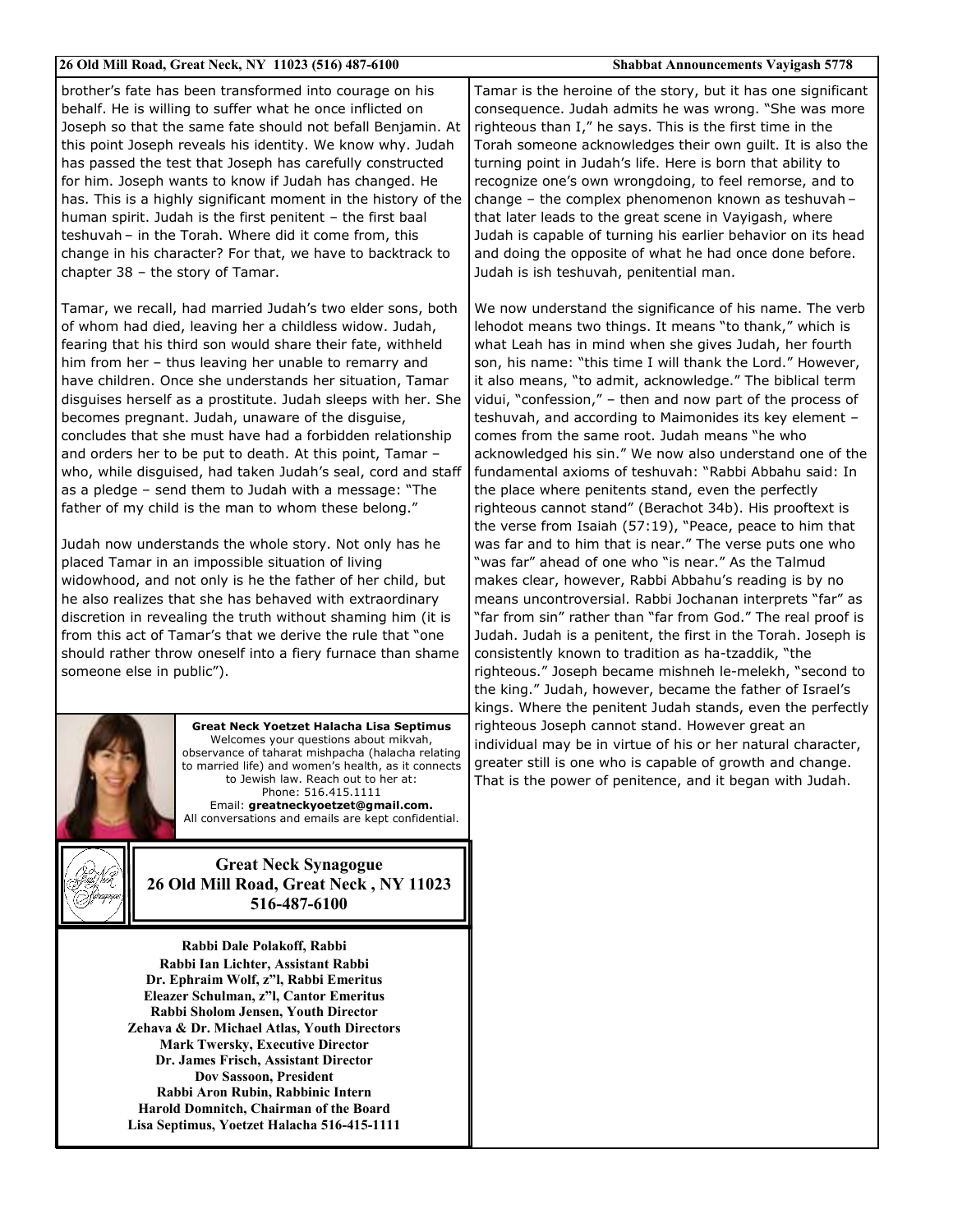#### **BIKUR CHOLIM FORM**

| <b>Great Neck Synagogue</b><br><b>Bikur Cholim</b> |                                                                                                                                                             |                   |                       |                               |  |  |  |
|----------------------------------------------------|-------------------------------------------------------------------------------------------------------------------------------------------------------------|-------------------|-----------------------|-------------------------------|--|--|--|
|                                                    | If you would like to volunteer for Bikur Cholim<br>please fill out the form below and submit to the Synagogue office or<br>Diane Rein at drein@verizon.net. |                   |                       |                               |  |  |  |
| <b>Contact Information</b>                         |                                                                                                                                                             |                   |                       |                               |  |  |  |
|                                                    |                                                                                                                                                             |                   |                       |                               |  |  |  |
| Last Name: ______________________________          |                                                                                                                                                             |                   |                       |                               |  |  |  |
| Address: ________________________________          |                                                                                                                                                             |                   |                       |                               |  |  |  |
| City, State, Zip: 1999. [19]                       |                                                                                                                                                             |                   |                       |                               |  |  |  |
|                                                    |                                                                                                                                                             |                   |                       |                               |  |  |  |
|                                                    |                                                                                                                                                             |                   |                       |                               |  |  |  |
|                                                    |                                                                                                                                                             |                   |                       |                               |  |  |  |
|                                                    |                                                                                                                                                             |                   |                       |                               |  |  |  |
|                                                    | I would like to volunteer for                                                                                                                               |                   | Time(s)<br>available* | Day(s) of week<br>available** |  |  |  |
| ( )                                                | Transportation (shopping, doctor<br>appointments, etc.)                                                                                                     |                   |                       |                               |  |  |  |
| $\left($<br>$\lambda$                              | Call people                                                                                                                                                 |                   |                       |                               |  |  |  |
| $\left($<br>$\lambda$                              | Visit people at home or hospital                                                                                                                            |                   |                       |                               |  |  |  |
| ( )                                                | Shop for people                                                                                                                                             |                   |                       |                               |  |  |  |
|                                                    | Deliver food (homemade or store bought<br>challah, soup, etc.)                                                                                              |                   |                       |                               |  |  |  |
|                                                    | Other (Please specify:)                                                                                                                                     |                   |                       |                               |  |  |  |
|                                                    | *Times Available                                                                                                                                            | ** Days Available |                       |                               |  |  |  |
| All Day                                            |                                                                                                                                                             | Sunday            |                       |                               |  |  |  |
| Monday<br>AM Only                                  |                                                                                                                                                             |                   |                       |                               |  |  |  |
| PM ONLY<br>Tuesday                                 |                                                                                                                                                             |                   |                       |                               |  |  |  |
| Wednesday<br>Evenings Only                         |                                                                                                                                                             |                   |                       |                               |  |  |  |
| Thursday                                           |                                                                                                                                                             |                   |                       |                               |  |  |  |
| Friday<br>Shabbat afternoon home visits            |                                                                                                                                                             |                   |                       |                               |  |  |  |
|                                                    |                                                                                                                                                             |                   |                       |                               |  |  |  |